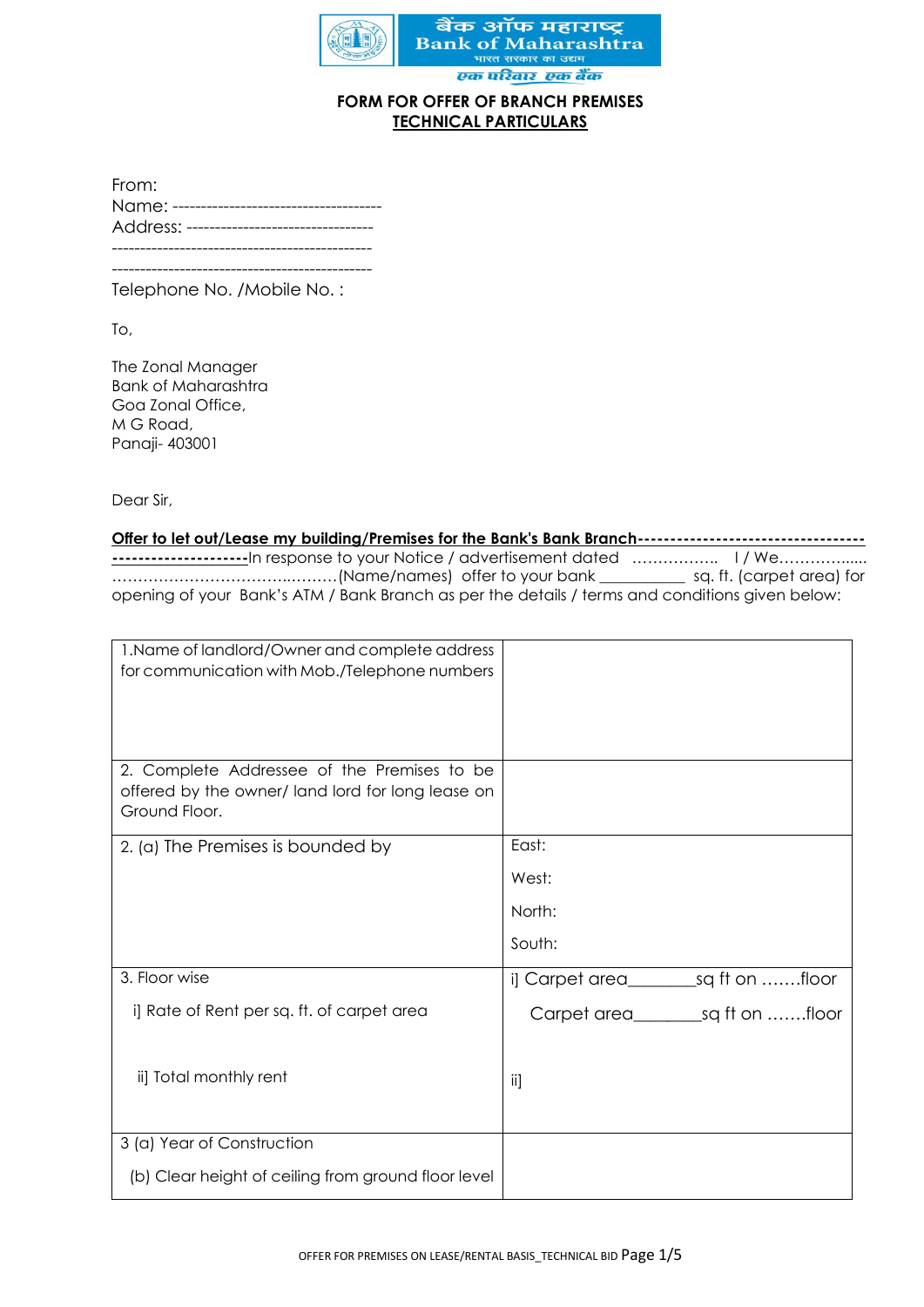

| (c) Whether Occupancy/Completion                                                                                                                                                                                                                                                                                                                                                                               |  |
|----------------------------------------------------------------------------------------------------------------------------------------------------------------------------------------------------------------------------------------------------------------------------------------------------------------------------------------------------------------------------------------------------------------|--|
| Certificate obtained                                                                                                                                                                                                                                                                                                                                                                                           |  |
| (d) Whether construction is as per sanctioned<br>plan                                                                                                                                                                                                                                                                                                                                                          |  |
| 4. Location and address of the building<br>offered with dimension/measurement, layout<br>plan of Premises etc.(Please give dimensions.<br>Plan Copy be enclosed. Offered area be                                                                                                                                                                                                                               |  |
| marked in red)<br>5. Whether in commercial area or in residential<br>area?                                                                                                                                                                                                                                                                                                                                     |  |
| 6. Name of any Bank (Branch)/ Administrative<br>Office/ other Govt. Office functioning in the<br>same building or adjacent building or around<br>the Premises                                                                                                                                                                                                                                                  |  |
| 7. Strong room will be provided/Constructed<br>as per RBI/Bank's specifications by the owner.                                                                                                                                                                                                                                                                                                                  |  |
| The Bank will bear the cost of strong room<br>door.                                                                                                                                                                                                                                                                                                                                                            |  |
| 8. Whether parking space is available                                                                                                                                                                                                                                                                                                                                                                          |  |
| a) The area available, whether covered/                                                                                                                                                                                                                                                                                                                                                                        |  |
| uncovered                                                                                                                                                                                                                                                                                                                                                                                                      |  |
| b) Will it be for exclusive use of Bank                                                                                                                                                                                                                                                                                                                                                                        |  |
| 9. Quality of flooring                                                                                                                                                                                                                                                                                                                                                                                         |  |
| (a) Simple (b) Mosaic (c) Marble/tiles                                                                                                                                                                                                                                                                                                                                                                         |  |
| (d) Any other or specified                                                                                                                                                                                                                                                                                                                                                                                     |  |
| 10. If under construction, time required for<br>completion(Copy enclosed of approved plan)                                                                                                                                                                                                                                                                                                                     |  |
| 11. The date by which the Premises/ building can<br>be handed over to the Bank along with<br>completion /occupation certificate.                                                                                                                                                                                                                                                                               |  |
| 12. Whether three phase power supply with<br>required power load and separate meter for<br>this purpose will be made available in the<br>name of bank. The bank shall bear the actual<br>Charges for the consumption of the<br>electricity. (Electricity connection/power<br>load of 15 KVA to be provided by landlord in<br>bank's name. Refundable Security Deposit to<br>be paid by the bank and other non- |  |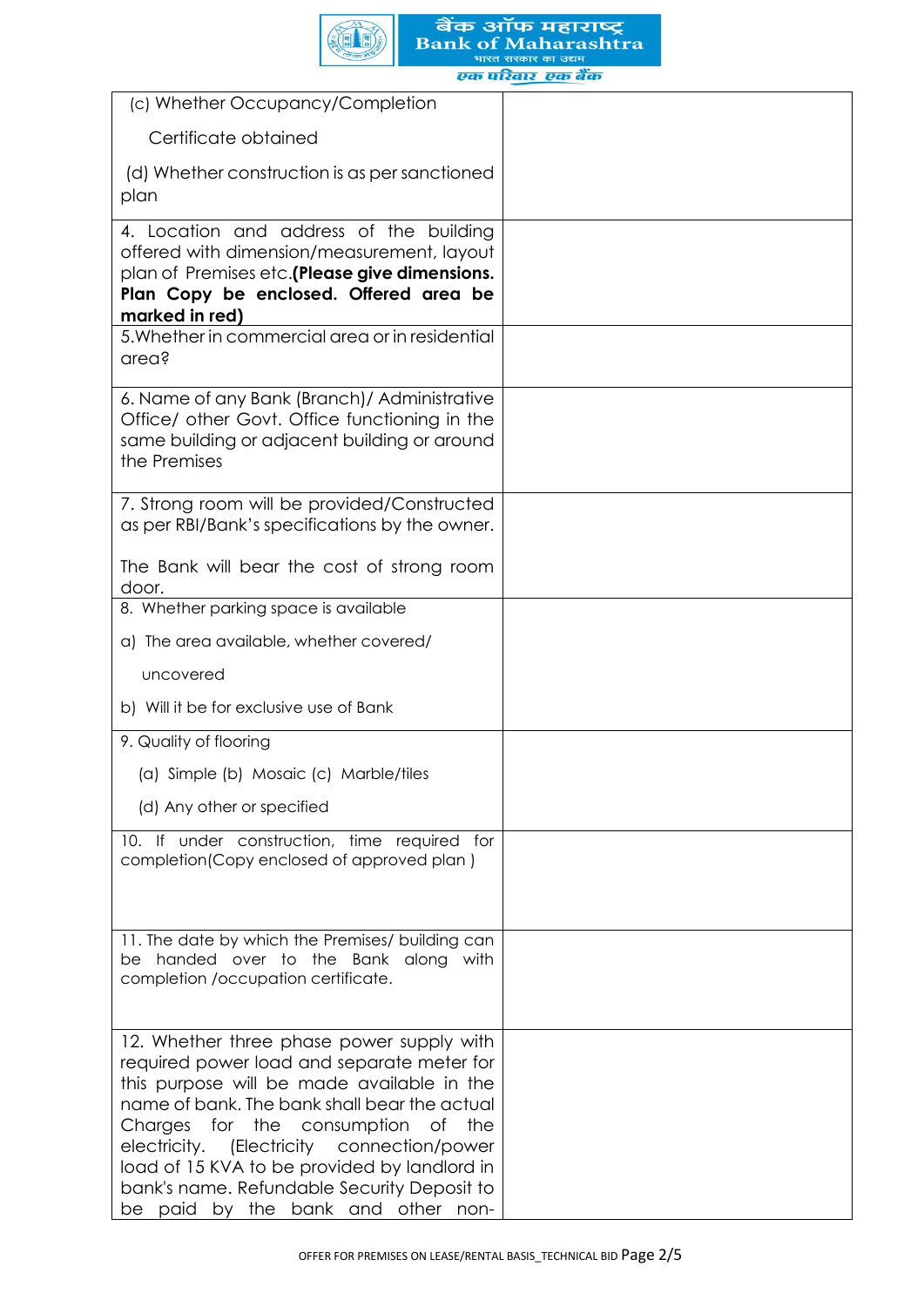

refundable charges to be paid by the landlord. Actual monthly consumption charges to be paid by bank.) 13. Whether adequate/continuous water supply provision and storage is/will be made available. The bank shall bear the actual charges for the consumption of the water. 14. Whether 'A' class earthing as per IS specifications is/will be provided Whether proper wiring to bear the load of Air Conditioners etc.is/will be made available 15. Whether proper Sanitation/drainage system is/will be provided along with two independent w.c./toilet blocks (Separate for ladies and gents) 16. Premises Lease period will be 15 years with upto 15% increase in rent after every five Years. 17. Registered Lease Deed : As per Bank's approved format (To be obtained from Branch Head ) Registration/stamp duty of the lease deed will be shared equally by Bank & owner. 18. (a) Present Panchayat / Municipal Tax etc. amount (Copy of the paid latest property Tax / municipal tax /panchayat tax etc.) (b) Panchayat / Municipal Tax to be borne by (c) Property Tax to be borne by Landlord / Bank Landlord 19. Income Tax at stipulated rate be deducted from rent if applicable. Yes / No 20. GST to be borne by the owner / landlord. | Landlord / Bank 21.The owner/landlord to paint the Premises before delivery of possession and paint the Premises every three years as per color scheme approved by the Bank. 22. Major repairs as and when necessary to be carried out by the landlords at his own cost. 23. Adequate water supply and separate meter for water and electricity to be provided by landlord. Actual consumption charges to be borne by Bank.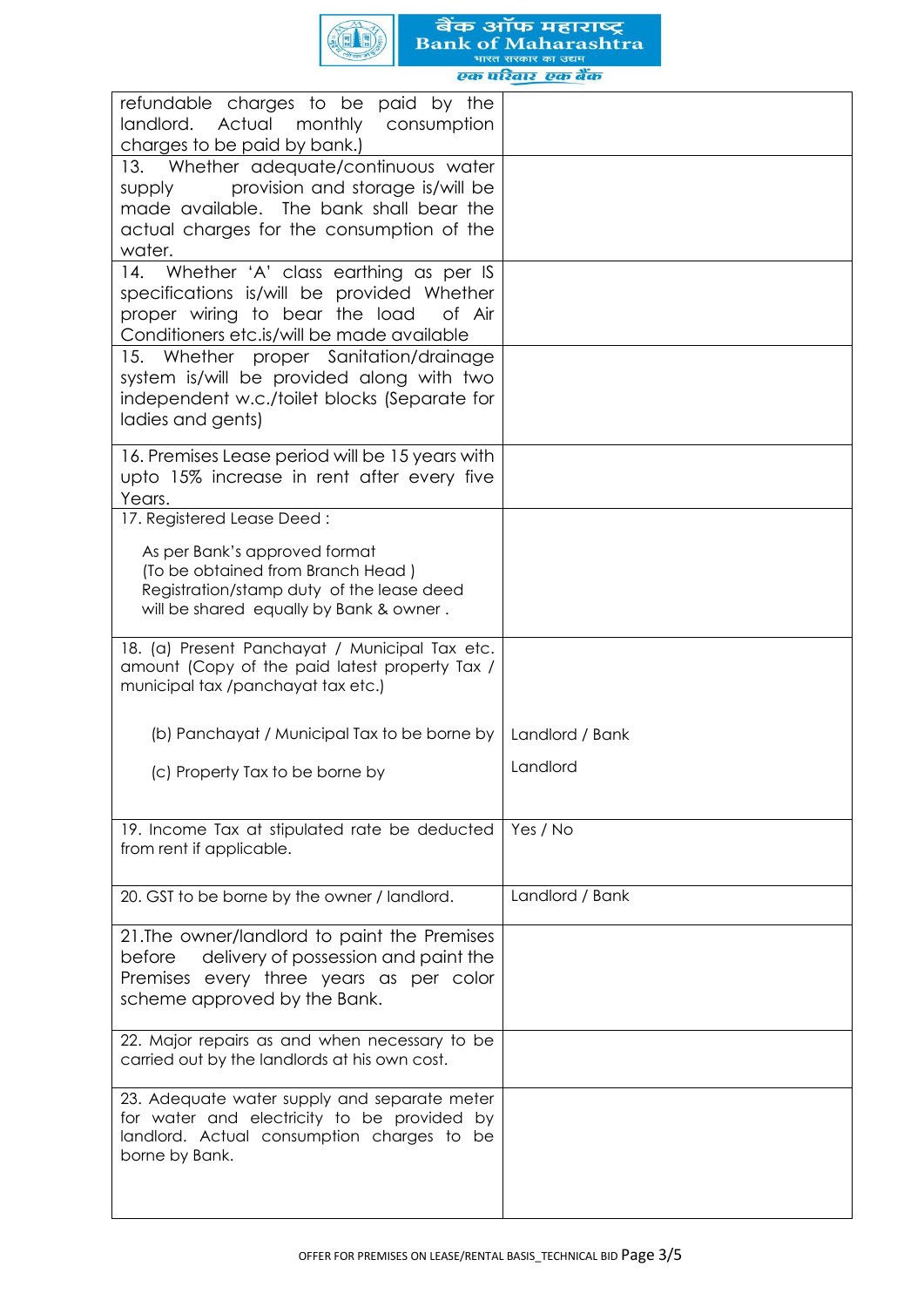

| 24. Adequate security arrangements such as grills,<br>collapsible gate, rolling shutters and aluminum<br>frame glass door etc. to be provided by landlord                                                            |  |
|----------------------------------------------------------------------------------------------------------------------------------------------------------------------------------------------------------------------|--|
|                                                                                                                                                                                                                      |  |
| 25. The land lord/owner should provide the copy<br>the Occupancy Certificate issued<br>оf<br>bv<br>Competent authority.                                                                                              |  |
| 26. Accessible to disabled persons in compliance<br>with Statutory requirement on ground floor for<br>branch/ATM Premises? (Disabilities Act) [ Ramp<br>should be provided by landlord]                              |  |
| 27. The Premises taken on lease must have<br>permission from competent authorities<br>tor<br>commercial use/banking services. The Landlord to<br>submit permission/NOC from<br>competent<br>authorities.             |  |
| 28. Bank's Sign Boards: As long as the Premises are<br>occupied by the Bank, lessors or any other person<br>or firm will not put up any hoarding on the portion<br>of the Premises meant for Bank's own sign-boards. |  |
| 29. Providing space for V-Sat antenna on roof<br>and 24X7<br>top/terrace<br>-it<br>to<br>for<br>access<br>maintenance.                                                                                               |  |

# **D E C L A R A T I O N:**

I. I/We, am/are aware that, the rent shall be calculated as per the carpet area (carpet area to be measured as per Bank's guidelines & specifications) which will be measured in the presence of landlord/s and Bank Officials after completion of the building in all respects as per the specification/requirement of the Bank.

# **II. I/We agree to provide the following amenities:**

 $\Box$  Construction of Strong-room as per RBI's specifications and of the size of 150-300 sq. ft. as determined by the Architect with consultant to the Bank. We will also raise a brick wall within the Strong Room, with a Steel grill door segregating cash section from locker section. All side walls of the strong room to be 12" RCC reinforced with Steel 'Jala'. **Strong Room Door will be provided by the bank.** 

Flooring Vitrified/porcelain tiles of Colour and size specified by bank`s architect.

External façade in granite stone.

□ Separate toilets for ladies and gents with tiling as per specifications of bank and with provision of W/C, WHB/ urinals and necessary faucets.

□ Powder coated Aluminum frame windows with glass secured by MS grills of 20 mm bars and rolling shutter.

All entry and exit points of the Premises to be secured by wooden door/aluminum glass door, collapsible door and rolling shutter.

 $\Box$  Major repairs as & when necessary to be carried out by the lessors as & when required.

 $\Box$  I am ready to construct strong room at my cost as per bank specifications. The Bank will bear the cost of strong room door.